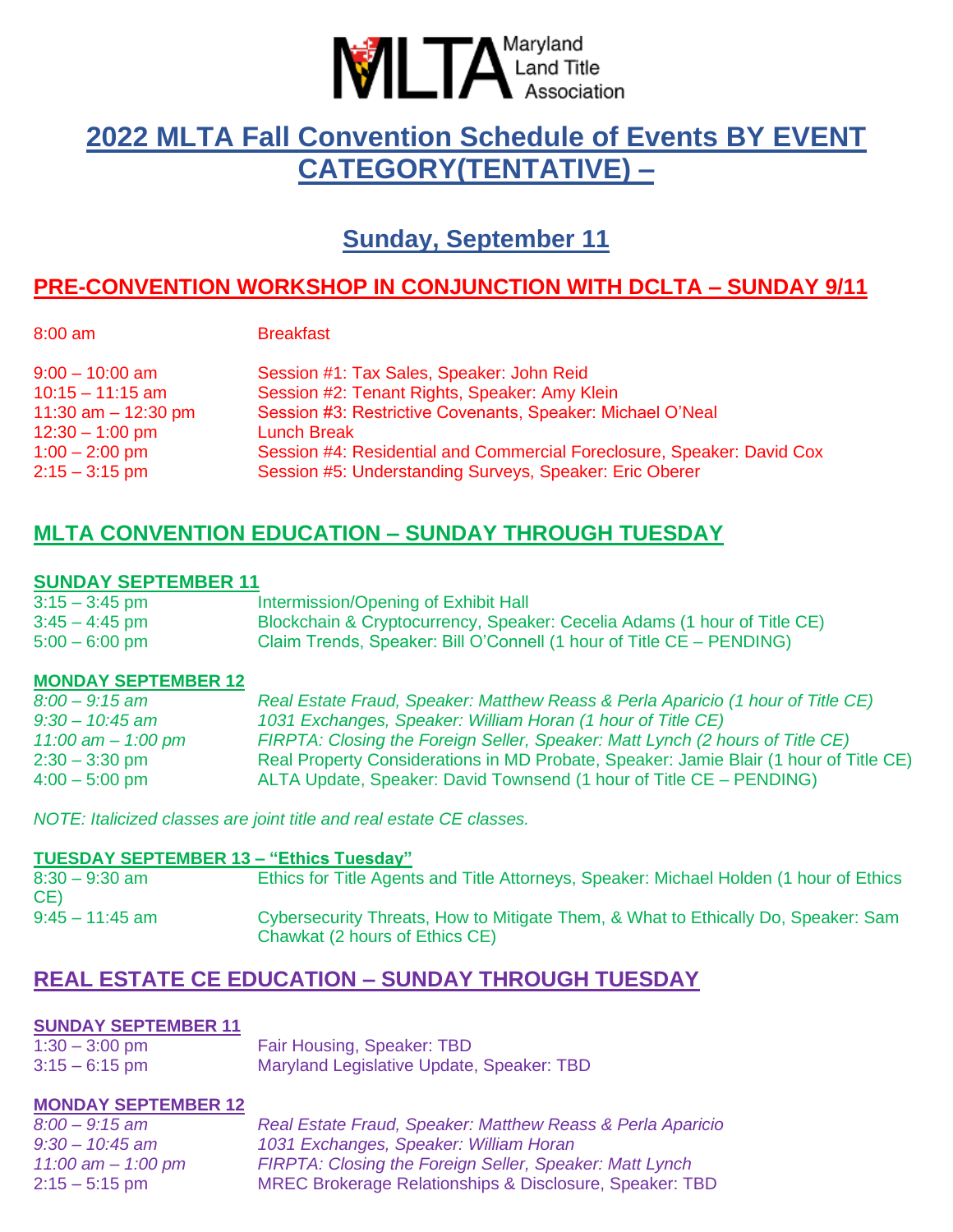*NOTE: Italicized classes are joint title and real estate CE classes.*

#### **TUESDAY SEPTEMBER 13 – "Ethics Tuesday"**

8:30 – 11:30 am Maryland Code of Ethics, Speaker: TBD

## **BUSINESS EDUCATION – MONDAY SEPTEMBER 13**

| $10:00 - 11:00$ am    | Creating a Journey Map, Speaker: Donna Anderson         |
|-----------------------|---------------------------------------------------------|
| 11:15 $am - 12:15$ pm | Creating a RON Workflow Process, Speaker: Missy Johnson |
| $2:15 - 3:15$ pm      | Topic: TBD, Speaker: Tim Hooper                         |
| $3:45 - 4:45$ pm      | Market Title Like Beer, Speaker: Robin Cardella         |

## **CONVENTION OPERATIONS, MEETINGS, MEAL FUNCTIONS & SOCIAL EVENTS**

#### **SUNDAY SEPTEMBER 11**

| $8:00$ am $-5:00$ pm | <b>Registration Open</b>                          |
|----------------------|---------------------------------------------------|
| $8:00$ am            | <b>Continental Breakfast</b>                      |
| 11:00 am $-$ 3:00 pm | <b>Exhibit Setup</b>                              |
| 12:00 pm             | Lunch for Pre-Convention Workshop                 |
| $12:30 \text{ pm}$   | MLTA Board Meeting (Need to confirm with Theresa) |
| $3:00 - 5:00$ pm     | Afternoon Break/Intermission/Exhibit Hall Opening |
| $3:00 - 7:30$ pm     | <b>Exhibit Hall Open</b>                          |
| $4:00 - 6:00$ pm     | <b>Title Counsel Meeting</b>                      |
| $6:00 - 7:30$ pm     | Icebreaker Happy Hour in Exhibit Hall             |
|                      |                                                   |

## **MONDAY SEPTEMBER 12**

| 7:30 am $-$ 4:30 pm  | <b>Registration Open</b>                        |
|----------------------|-------------------------------------------------|
| $7:30$ am            | Continental Breakfast (in Exhibit Hall)         |
| 11:30 am $- 2:30$ pm | Lunch (in Exhibit Hall)                         |
| $3:30 - 4:00$ pm     | Afternoon Break (in Exhibit Hall)               |
| $4:00$ pm            | <b>Exhibitor Breakdown</b>                      |
| $5:00 - 6:15$ pm     | Happy Hour (outdoor deck/bar)                   |
| $6:45 - 8:15$ pm     | Dinner and Installation of 2022-2023 MLTA Board |

## **TUESDAY SEPTEMBER 13**

| $8:00 - 10:00$ am | <b>Registration Open</b>     |
|-------------------|------------------------------|
| $8:00 \text{ am}$ | <b>Continental Breakfast</b> |
| 11:45 am          | <b>CONVENTION ENDS!!!!</b>   |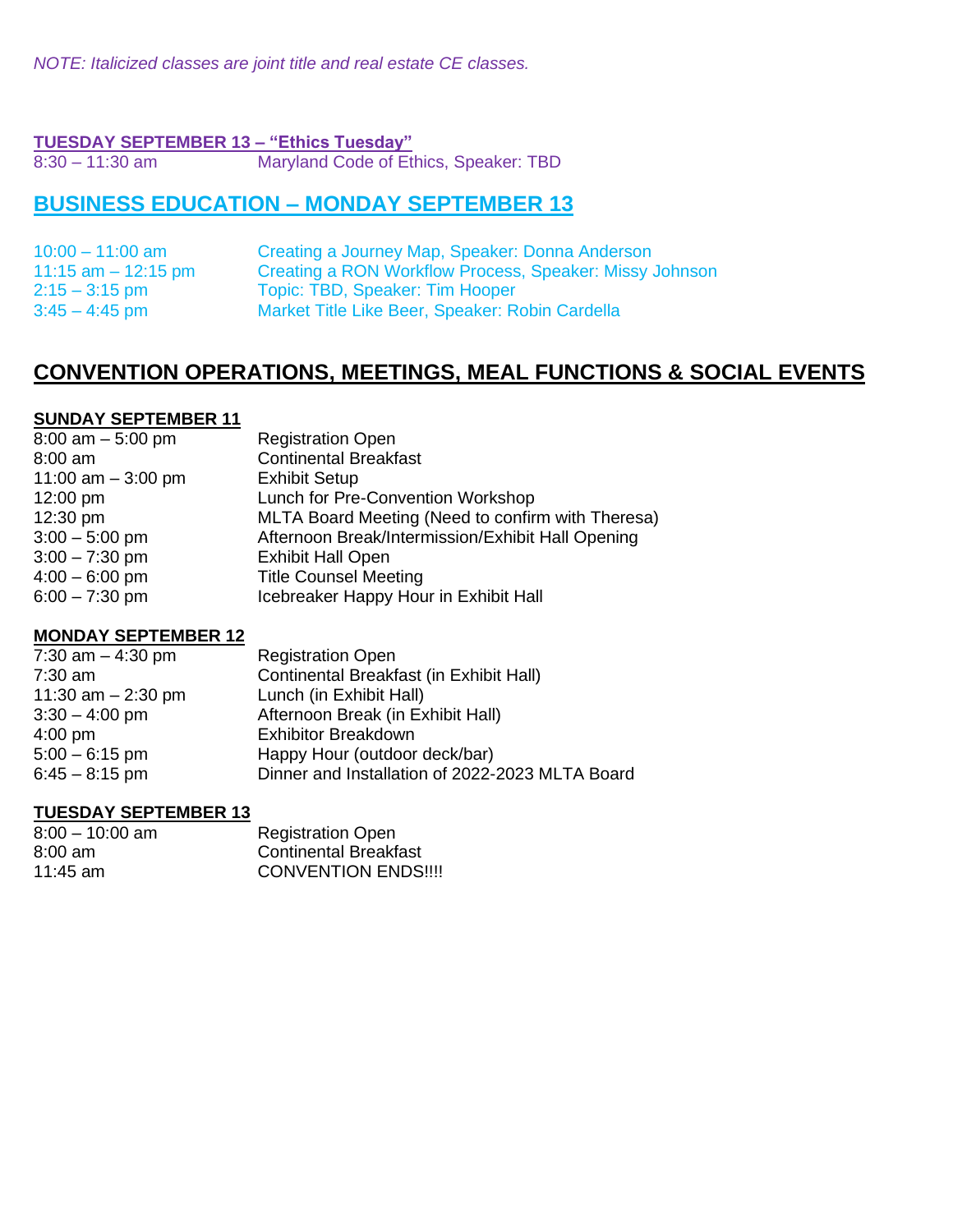

# **2022 MLTA Fall Convention Schedule of Events (TENTATIVE) –**

# **Sunday, September 11**

- 8:00 am Registration Open
- 8:00 am Continental Breakfast
- 9:00 am Pre-Conference Workshop (DC CE) Begins: Session #1
- 10:15 am Pre-Conference Workshop Session #2
- 11:00 am Exhibit Set Up
- 11:30 am Pre-Conference Workshop Session #3
- 12:00 pm Lunch for Pre-Conference Workshop
- 12:30 pm MLTA Board Meeting
- 1:00 pm Pre-Conference Workshop Session #4
- 1:30 pm Real Estate CE Session #1
- 2:15 pm Pre-Conference Workshop Session #5
- 3:15 pm Real Estate CE Session #2
- 3:15 pm Intermission/Opening of Exhibits/Afternoon Break
- 3:45 pm MLTA Convention CE Session #1
- 4:00 pm Title Counsel Meeting
- 5:00 pm MLTA Convention CE Session #2
- 6:00 pm Icebreaker Reception in the Exhibit Hall

## **Monday, September 12**

- 7:30 am Registration Open
- 7:30 am Continental Breakfast
- 8:00 am Joint Title/Real Estate CE Session #1
- 9:30 am Joint Title/Real Estate CE Session #2